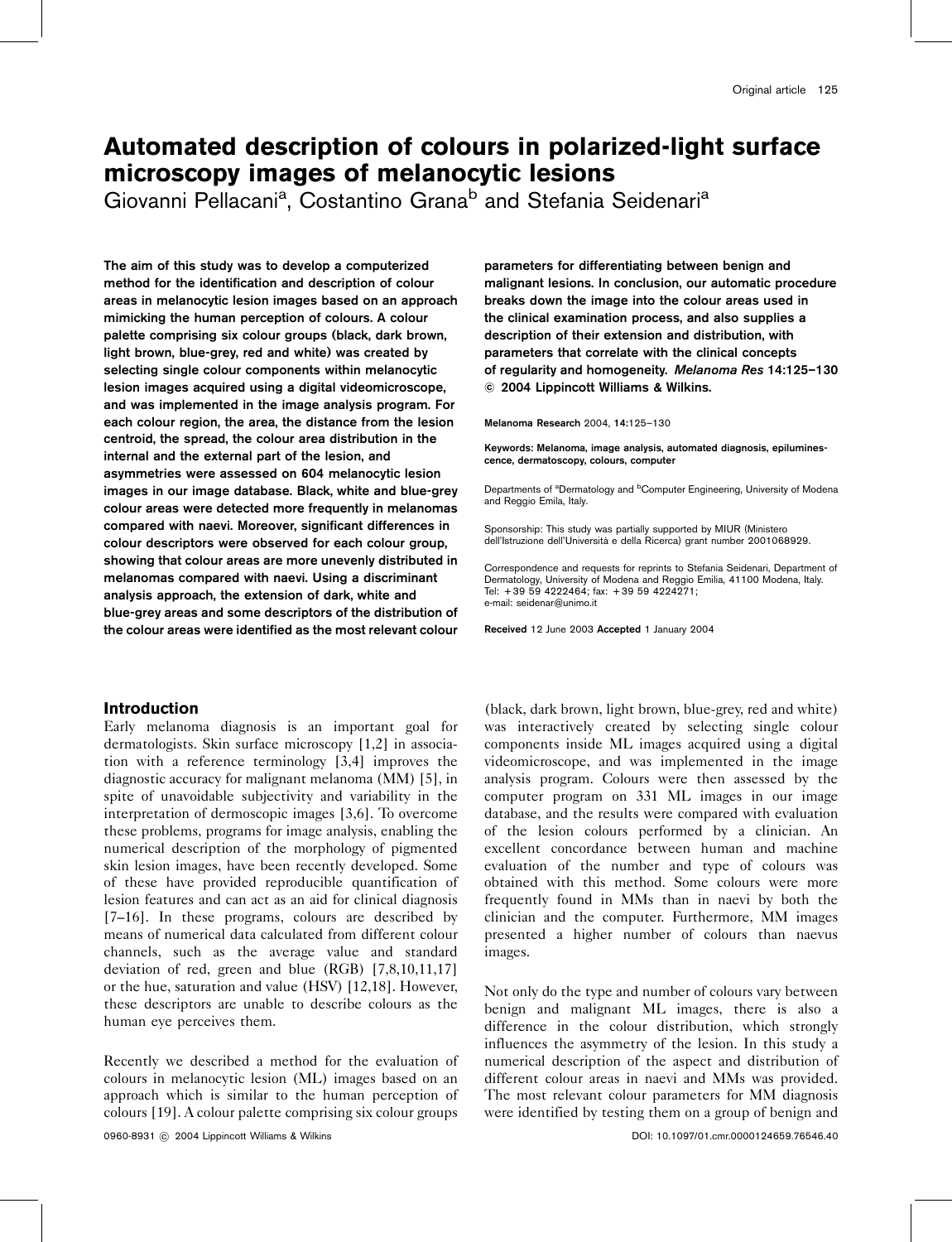malignant ML images, in order to evaluate the efficacy of descriptors in distinguishing between the two groups.

### Materials and methods Image database

A total of 604 images of pigmented skin lesions comprising 113 MMs and 491 melanocytic naevi were studied. Images were acquired using a digital videomicroscope (VMS-110A; Scalar Mitsubishi, Tama-shi, Tokyo, Japan) with a 20-fold magnification, enabling the whole lesion to be included in the monitor area. This instrument has been described elsewhere [11]. The images were digitized using a Matrox Orion frameboard and stored by an image acquisition program (VideoCap 8.09, DS-Medica, Milan, Italy) that runs under Microsoft Windows. The camera system was calibrated monthly on a set of colour patches with known colour properties (Color Checker, Gretag Machbet, New Windsor, NY, USA). The resulting colour profile was adjusted on a white test patch between each patient examination, according to the method proposed by Haeghen and co-workers [20] with slight modifications. Contrast enhancement was applied to the skin colour volume of the standard RGB (sRGB) colour space before quantification, obtaining a finer step description of each colour channel. This modified colour space will be named R<sup>\*</sup>G<sup>\*</sup>B<sup>\*</sup>. The digitized images offer a spatial resolution of  $768 \times 576$  pixels and a resolution of 16 million colours.

#### Image analysis program

The image analysis program was created using MS visual C++ 6.0 for both palette generation and colour region detection and elaboration.

#### Interactive creation of the colour palette

Our palette was created from a database comprising 30 pigmented skin lesion images unequivocally showing black, dark brown, light brown, red, white and blue-grey colour components, and comprised these six colour groups in 98 colour patches corresponding to the minimum number of colour shades permitting a sufficiently accurate description of single colours.

#### Colour region detection

The resulting palette was used to extract the colour regions from the images. Each pixel of the image was assigned to the colour patch that minimized its Euclidean distance in the R\*G\*B\* colour space. After assigning all pixels to their corresponding patches, those belonging to the same group were merged together to form the region corresponding to that particular colour (Fig. 1). The method for palette creation and colour region detection has been described in detail elsewhere [19].

#### Colour region parameters

For each colour region, a set of parameters was extracted in order to numerically describe the colour region Fig. 1





Example of colour area identification in a melanoma: (a) 20-fold videomicroscopic image; (b) corresponding image with highlighted colour areas.

properties. After detection of the lesion border [21] and extraction of reference geometrical measures such as the centroid and main inertia axes according to standard algorithms, the lesion was divided into two zones corresponding to different semantic parts. The internal zone corresponded to 80% of the distance between the centroid and the furthest border point along the same direction. The remaining part of the lesion belonged to the external zone. For each colour region, the area, distance from the centroid, spread, colour area distribution in the internal and the external part of the lesion, and asymmetries were calculated. Mathematical and clinical descriptions of these parameters are given in Table 1.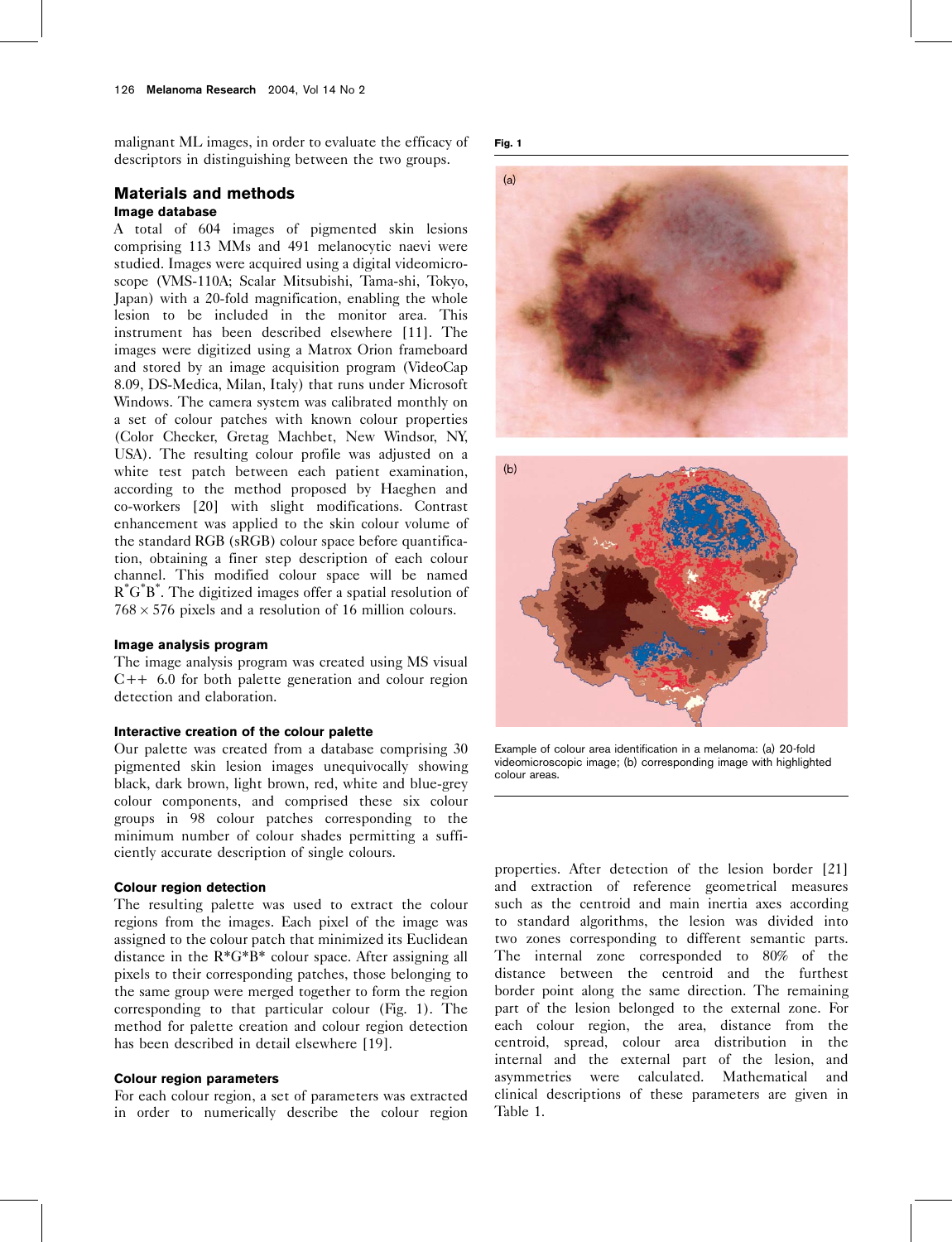#### Table 1 Mathematical and clinical descriptions of the parameters used

| Parameter       | Range   | Mathematical description                                                                                                                                            | Clinical description                                 |
|-----------------|---------|---------------------------------------------------------------------------------------------------------------------------------------------------------------------|------------------------------------------------------|
| AREA            | $0 - 1$ | Number of pixels composing the<br>colour area divided by the number<br>of pixels corresponding to the<br>lesion area                                                | Extension of the<br>colour area                      |
| DIST-C          | $0 - 1$ | Distance between the colour region<br>centroid and the lesion centroid.<br>divided by the length of the major<br>axis                                               | Colour distribution<br>balance                       |
| <b>SPRE</b>     | 1−∞     | First invariant obtained by the sum of Colour region com-<br>the second-order moments with<br>respect to the lesion centroid,<br>divided by the squared area        | pactness                                             |
| PERC-INT        | $0 - 1$ | Number of pixels of the colour<br>region in the internal zone divided<br>by the total number of pixels of<br>that colour area                                       | Colour distribution                                  |
| PERC-EXT        | $0 - 1$ | Number of pixels of the colour<br>region in the internal zone divided<br>by the total number of pixels of<br>that colour area                                       | Colour distribution                                  |
| ASYM-MAX        | $0 - 1$ | Absolute difference between the<br>number of points on each side of<br>the main axes divided by the total<br>number of pixels of that colour<br>area (higher value) | Asymmetry of the<br>colour distribution              |
| <b>ASYM-MIN</b> | $0 - 1$ | Absolute difference between the<br>number of points on each side of<br>the main axes divided by the total<br>number of pixels of that colour<br>area (lower value)  | Asymmetry of the<br>colour distribution              |
| $\%$            |         | 0-100 Presence/absence                                                                                                                                              | Percentage of le-<br>sions with the col-<br>our area |

#### **Statistics**

The SPSS statistical package (release 10.0.06, 1999, SPSS Inc., Chicago, Illinois, USA) was used for statistical analysis. The mean and SD of the colour parameters were calculated both for MMs and naevi. Differences between naevus and MM values were evaluated using the Mann– Whitney  $U$ -test for independent samples. A  $P$  value < 0.01 was considered to be significant.

In order to validate our method for colour description and its efficacy in distinguishing between benign and malignant MLs, the study population was randomly divided into a training set comprising 192 lesions (42 melanomas and 150 melanocytic naevi) and a test set comprising 412 lesions (71 melanomas and 341 melanocytic naevi). Values referring to parameters belonging to the training set underwent elaboration by means of multivariate discriminant analysis, and the variables used for distinction among the groups were identified. A linear combination of the independent variables was formed and a score (D), representing the basis for assigning cases to groups, was obtained for all the lesions.

Receiver operating characteristic (ROC) analysis was performed to investigate the sensitivity and specificity of the discriminant equation for image classification [22]. Sensitivity, specificity and diagnostic accuracy, estimated by the ratio between the percentage of the sum of true positives and true negatives, were calculated for each threshold (D) value. The area under the curve (AUC), which represents an index of the overall discriminant power, was calculated using the non-parametric trapezoidal method. To estimate melanoma risk, calculation of the odds ratio (OR) and 95% confidence interval (95% CI) was performed, using the D score value with the best diagnostic accuracy as the threshold value.

## **Results**

The mean and SD of the parameters calculated for each colour group are listed in Table 2. Black colour areas were detected more frequently in MMs than in naevi (82.3 versus 61.9%). Black areas, when present, were larger and more unbalanced in melanomas compared with naevi, as shown by greater AREA and DIST-C values. In melanomas, 11.7% of the black area was located in the external zone, whereas in naevi the external zone appeared to be only minimally involved.

Almost all the lesions examined had dark brown areas, which were less represented and more asymmetrically and non-homogeneously distributed in melanomas, as demonstrated by lower AREA and greater DIST-C, SPRE, ASYM-MAX and ASYM-MIN values. In naevi the dark brown area was distributed predominantly in the internal portion of the lesion, whereas in melanomas it widely involved the external zone of the lesion.

Light brown areas were present in 64.6 and 75.7% of MMs and naevi, respectively. These were mainly found in the external zone of the lesion in both cases, but in MMs they were smaller and more irregularly distributed, as demonstrated by lower AREA and greater ASYM-MAX and ASYM-MIN values.

Red colour areas were detected equally in MMs and naevi (37.1 and 38.9%, respectively) and no differences in their extension were found, but in MMs they prevailed in the internal zone, and were unbalanced (greater DIST-C) and irregularly distributed (greater ASYM-MIN and ASYM-MAX).

White areas were more frequently identified in melanomas (26.5%) compared with naevi (13.8%) and were more unevenly distributed (greater DIST-C and ASYM-MAX values).

Blue-grey areas were more frequently detected in malignant lesions compared with benign ones (45.1% in MMs versus 25.6% in naevi) and were larger in the former.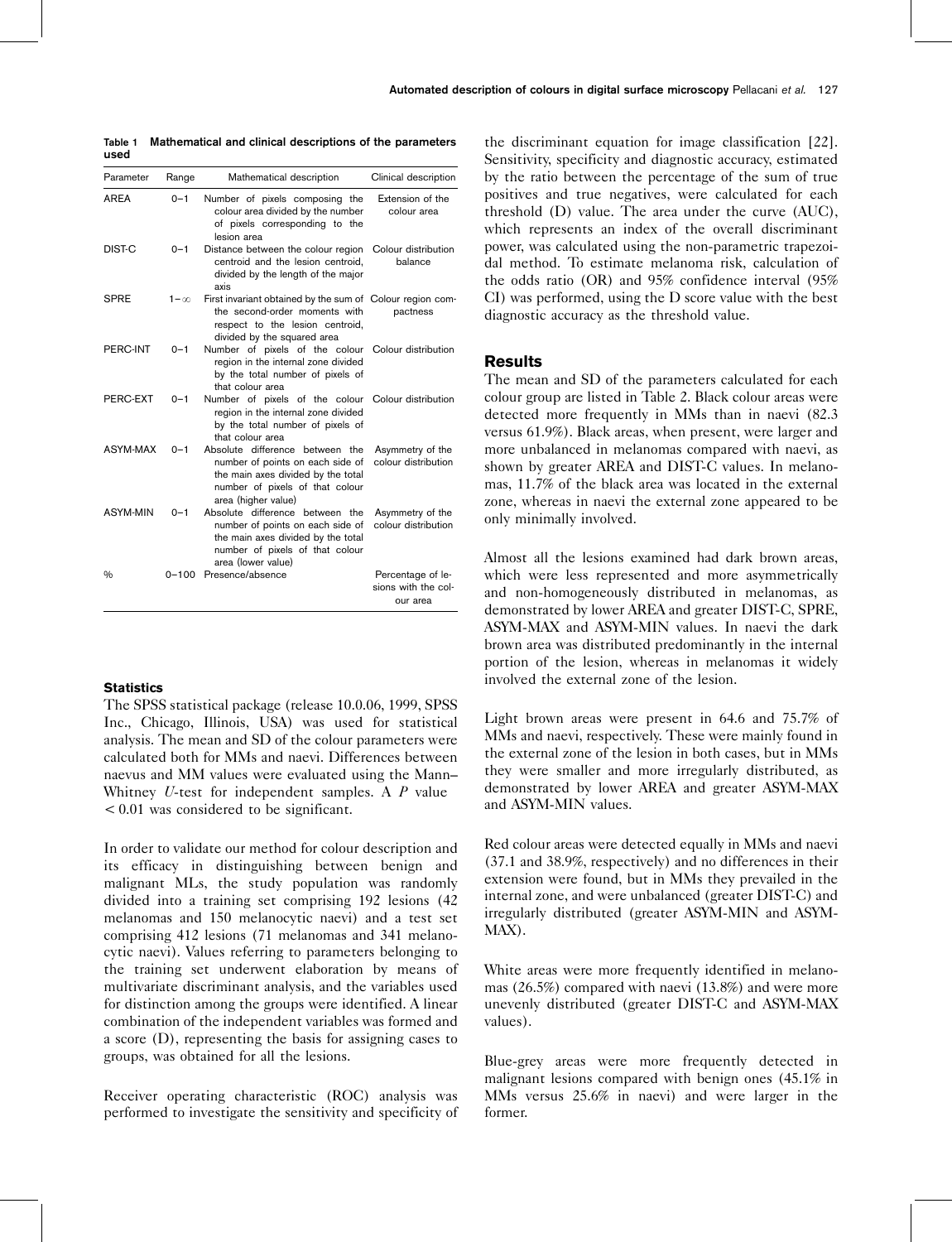|             |                 | <b>Black</b>    |                                | Dark brown        |                                                                          | Light brown       |                                | Red               |                                     | White                               |                                     | Blue-grey         |  |
|-------------|-----------------|-----------------|--------------------------------|-------------------|--------------------------------------------------------------------------|-------------------|--------------------------------|-------------------|-------------------------------------|-------------------------------------|-------------------------------------|-------------------|--|
| Parameter   | <b>MM</b>       | Naevus          | MM                             | Naevus            | <b>MM</b>                                                                | Naevus            | MM                             | Naevus            | MМ                                  | Naevus                              | <b>MM</b>                           | <b>Naevus</b>     |  |
| AREA        | $0.330 + 0.276$ | $0.174 + 0.217$ | $0.264 \pm 0.154$ <sup>*</sup> |                   | $0.339 \pm 0.166$ $0.291 \pm 0.278$ $0.376 \pm 0.2274$ $0.026 \pm 0.048$ |                   |                                | $0.028 \pm 0.057$ | $0.020 \pm 0.045$ <sup>*</sup>      |                                     | $0.012 \pm 0.040$ $0.015 \pm 0.026$ | $0.006 \pm 0.014$ |  |
| DIST-C      | $0.082 + 0.071$ | $0.054 + 0.047$ | $0.074 + 0.059$                | $0.039 \pm 0.041$ | $0.068 \pm 0.055$ $0.029 \pm 0.026$                                      |                   | $0.122 \pm 0.060^{\circ}$      | $0.057 \pm 0.034$ | $0.135 + 0.080^{\circ}$             | $0.082 \pm 0.047$                   | $0.079 \pm 0.050$                   | $0.062 \pm 0.035$ |  |
| <b>SPRE</b> | $0.544 + 0.768$ | $0.596 + 0.913$ | $0.801 + 0.558$                | 0.566+0.815       | $0.693 \pm 0.477$                                                        | $0.570 + 0.319$   | $4.640 \pm 3.895$              |                   | $4.961 \pm 3.586$ $4.371 \pm 3.197$ | $4.534 \pm 2.884$                   | 8.125 + 4.663                       | $10.349 + 5.668$  |  |
| PERC-INT    | $0.883 + 0.094$ | $0.967 + 0.051$ | $0.644 + 0.236$                |                   | $0.804 \pm 0.213$ $0.419 \pm 0.164$                                      | $0.390 \pm 0.180$ | $0.608 \pm 0.155$ <sup>*</sup> |                   | $0.466 \pm 0.225$ $0.480 \pm 0.223$ | $0.269 \pm 0.150$                   | 0.669 + 0.222                       | $0.712 \pm 0.210$ |  |
| PERC-EXT    | $0.116 + 0.094$ | $0.032 + 0.051$ | $0.356 + 0.236$                |                   | $0.196 \pm 0.213$ $0.581 \pm 0.164$                                      | $0.610 \pm 0.180$ | $0.391 \pm 0.155$ <sup>*</sup> | $0.534 \pm 0.225$ | $0.520 \pm 0.223$                   | $0.731 \pm 0.150$ $0.301 \pm 0.222$ |                                     | $0.288 \pm 0.210$ |  |
| ASYM-MAX    | $0.348 + 0.283$ | $0.288 + 0.246$ | $0.283 + 0.226$                | $0.176 \pm 0.178$ | $0.238 \pm 0.180$                                                        | $0.107 \pm 0.085$ | $0.455 \pm 0.228$              | $0.207 \pm 0.122$ | $0.494 \pm 0.259$                   | $0.259 \pm 0.168$                   | $0.306 + 0.207$                     | $0.242 \pm 0.144$ |  |
| ASYM-MIN    | $0.145 + 0.172$ | $0.124 + 0.161$ | $0.109 + 0.114$                | $0.070 + 0.096$   | $0.094 \pm 0.085$                                                        | $0.043 \pm 0.047$ | $0.203 \pm 0.171$              | $0.087 \pm 0.076$ | $0.167 + 0.197$                     | $0.111 \pm 0.138$                   | $0.119 \pm 0.107$                   | $0.111 \pm 0.109$ |  |
| $\%$        | 83.3%           | 61.9%           | 92.0%                          | 95.1%             | 64.6%                                                                    | 75.8%             | 37.2%                          | 38.9%             | 26.5%                               | 13.8%                               | 45.1%                               | 25.7%             |  |

Table 2 Mean ± SD of the parameters calculated for each colour group on 604 pigmented skin lesion images comprising 113 melanomas and 491 melanocytic naevi

\*Statistically significant.



Discriminant analysis<br>The equation developed for the classification into MMs<br>and naevi was as follows: The mean and SD of the D values were  $1.243 \pm 1.704$  for and naevi was as follows: The equation developed for the classification into MMs  $\times$  $\times$  $61 \times$  $\overline{\phantom{a}}$  $\overline{\phantom{a}}$  $\boldsymbol{+}$  $\overline{\phantom{a}}$  $\boldsymbol{+}$  $\overline{\phantom{a}}$  $\boldsymbol{+}$  $\overline{\phantom{a}}$  $-2.589$  1 :994red light brown dark brown ASYM-MAXPERC-INTASYM-MAXASYM-MAXPERC-EXT:269 ½ðDIST-C $\overline{\phantom{a}}$  $\overline{+}$  $\overline{a}$ PERC-EXT 1 :095 white **SPRE** ½ðDIST-C Þ ½ðDIST-C $\times 4.614$  $(x + 610)$  $\times 3.767$  $\times -6.344$  $\times -3.264$  $\times 8.335$  $\times -0.026$ VERV)]  $\overline{a}$  $\overline{+}$ DIST-C $-1.6$  $\widetilde{\times}$  $\times 0.569$  $\overline{a}$ 31 :835 grey-blue  $\times -2.589$ ASYM-MAX  $(x1.611)$  $[\left(\mathrm{ARV}\right)]$ Þ

melanomas and  $-0.542 \pm 0.887$  for naevi. melanomas and  $-0.542 \pm 0.887$  for naevi. The mean and SD of the D values were  $1.243 \pm 1.704$  for

best diagnostic accuracy value For a D score equal to  $\mathbf{c}$ 

score cut-off and diagnostic accuracy values obtained for different D value was 0.830. Table 3 shows the sensitivity, specificity distinction between melanomas and naevi. The AUC score cut-off points. For a D score equal to 0, and diagnostic accuracy values obtained for different D value was 0.830. Table 3 shows the sensitivity, specificity distinction between melanomas and naevi. The AUC Figure 2 shows the ROC curve for the D scores for Figure 2 shows the ROC curve for the D scores for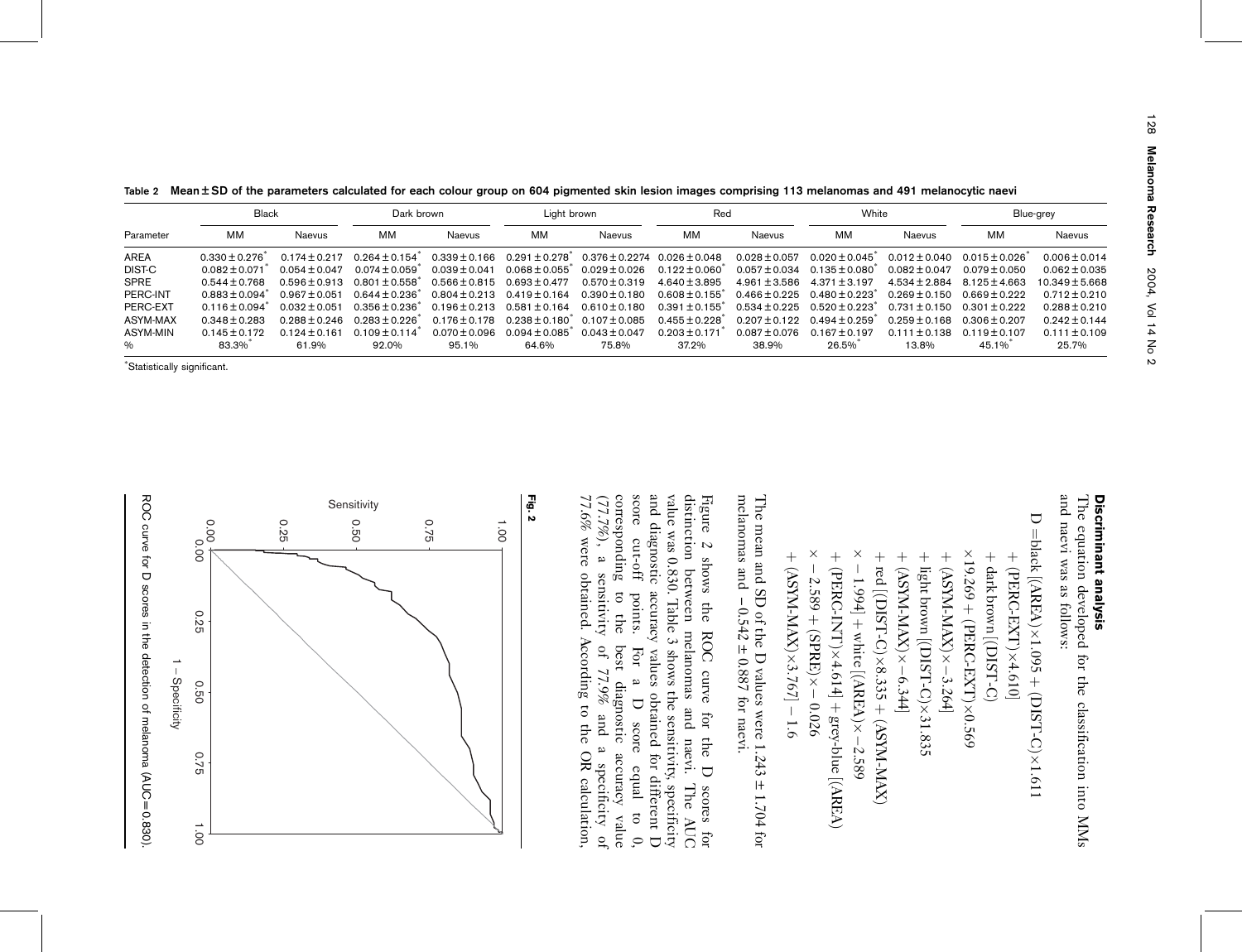Table 3 Sensitivity, specificity and diagnostic accuracy values at various D score cut-off points for the detection of melanoma

| D score cut-off<br>point | Sensitivity (%) | Specificity (%) | Diagnostic accu-<br>racy $(\% )$ |
|--------------------------|-----------------|-----------------|----------------------------------|
| $-3.40$                  | 100             | 0               | 50.0                             |
| $-1.70$                  | 97.3            | 6.3             | 51.8                             |
| $-1.40$                  | 95.6            | 15.5            | 55.5                             |
| $-1.30$                  | 93.8            | 18.5            | 56.2                             |
| $-1.00$                  | 91.2            | 33.2            | 62.2                             |
| $-0.85$                  | 90.3            | 40.1            | 65.2                             |
| $-0.70$                  | 89.4            | 49.1            | 69.2                             |
| $-0.45$                  | 85.8            | 61.5            | 73.7                             |
| $-0.20$                  | 81.4            | 70.3            | 75.8                             |
| 0.00                     | 77.9            | 77.4            | 77.6                             |
| 0.10                     | 73.5            | 80.0            | 76.7                             |
| 0.20                     | 70.8            | 83.1            | 76.9                             |
| 0.50                     | 62.8            | 88.2            | 75.5                             |
| 0.65                     | 58.4            | 90.4            | 74.4                             |
| 0.80                     | 53.1            | 92.9            | 73.0                             |
| 1.00                     | 48.7            | 94.5            | 71.6                             |
| 1.30                     | 42.5            | 95.9            | 69.2                             |
| 2.00                     | 33.6            | 97.8            | 65.7                             |
| 7.50                     | 0               | 100             | 50.0                             |

The numbers in bold indicate the best diagnostic accuracy.

a D score greater than 0 was highly predictive for melanoma (OR = 12.19, 95% CI 7.45–19.95).

## **Discussion**

Colour identification is an important step in the clinical diagnosis of pigmented skin lesions by means of epiluminescence microscopy [23]. The colours of the lesions are usually described in terms of six main colour groups: black, dark brown, light brown, red, white and blue-grey. Some colours and hues are of greater clinical relevance than others. Blue-grey areas, pink or white regions and irregularly distributed black blotches are suggestive of melanoma [2,24–26], but the identification of these structures is not completely reproducible [4,6]. Semiquantitative methods based on pattern analysis have been introduced in order to improve the reproducibility of diagnostic judgement. With the ABCD rule for dermatoscopy, the 'C' score, attributed on the basis of the total number of colours of the lesion, contributes approximately 30% of the final score [27]. Both using the Menzies' method [28] and the new seven-point check list [29], the presence of some colour structures, such as blue-grey areas and regression or scar-like depigmentation, appears to be relevant for melanoma diagnosis.

Systems for the analysis of pigmented skin lesion images have so far employed certain colour parameters for the automated diagnosis of melanomas [7–18]. Colours are mainly evaluated in terms of their RGB [7,8,10,11,17] or HSV [12,18] components, obtaining information on the overall coloration of the lesion but not enabling the identification of precise colour areas. Applying the median cut algorithm, Ganster et al. [16] selected 15 colours from a subset of characteristic lesions and calculated the number of colours and their extension inside benign and malignant lesions. Although these

colour parameters appear to be useful for the automated diagnosis of melanoma, they do not reproduce the human perception process. We recently created a method for the identification of colour areas closely following the clinical evaluation procedure [19]. In this study we propose a procedure for colour area description to be employed by systems for computer-aided diagnosis. Descriptors of colour area size and distribution were tested on a dataset consisting of MMs and naevi using the discriminant analysis approach. This method enabled the identification and selection of the colour parameters most useful for distinguishing between MMs and naevi and, combining them in a linear equation, generated a score for each lesion for attribution to the diagnostic group, enabling discrimination between MMs and naevi with a diagnostic accuracy of 77.7%.

Colour area size and distribution characteristics for MMs and naevi were identified. In particular, the extension, asymmetry and the non-homogeneity of the black areas were typical for melanomas, whereas a regular distribution of dark areas (black or dark brown), usually located centrally and surrounded by a homogeneous light brown ring, was more frequently found in naevi. In previous studies based on dermoscopic images, the presence of red areas, corresponding to increased vascularization, appeared to be characteristic for melanoma [3,29,30]. In contrast, in our lesions recorded using a polarized-light videomicroscope, the red component was observed in the same proportion in the two groups owing to the effects of the polarizing filter and the blood stasis caused by placing the spacer-ring on the skin [31,32]. However, whereas in naevi the red colour component was homogeneously distributed over the whole lesion area, in MMs the red areas were asymmetrically distributed, as shown by greater asymmetry values and a higher distance from the centroid. White colour areas appeared characteristic of malignant lesions, and were larger and more unevenly distributed than in naevi. Blue-grey areas were observed more frequently in MMs compared with naevi (45.1 versus 25.7%, respectively) and were also more extended (greater AREA) and aggregated (lower SPRE) in the former.

Parameters used by programs for image analysis usually derive from mathematical definitions not easily intelligible to clinicians and that do not correspond to the human perception of characteristic clinical aspects. Our system not only resolves the image into colour areas according to the usually employed clinical examination process, but also supplies a description of their extension and distribution with parameters correlated to the clinical concepts of regularity and homogeneity.

Although the colour palette used in this study is strictly applicable only to pigmented skin lesions acquired with